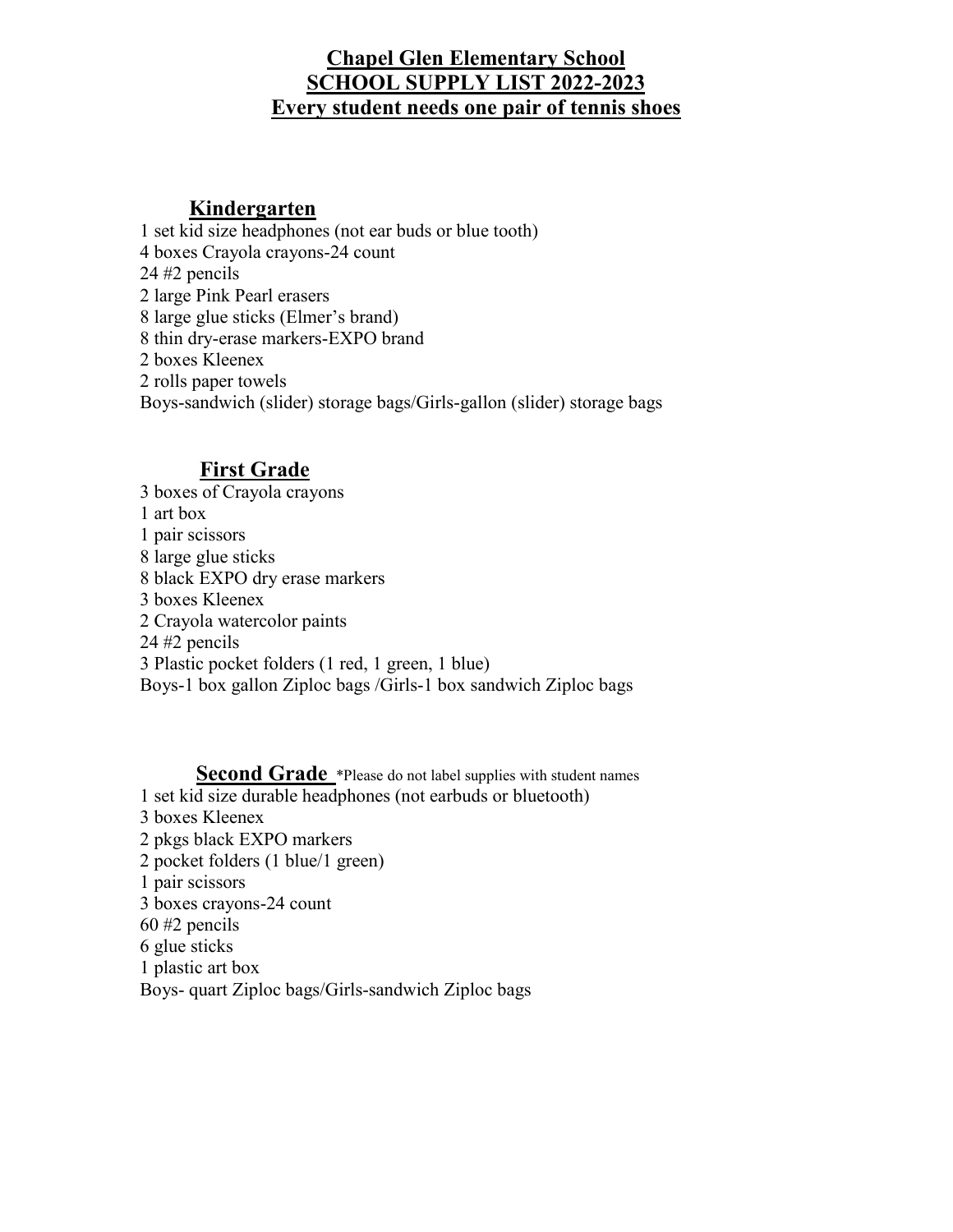# **Third Grade**

1 box crayons (24 count) 3 boxes Kleenex 60 #2 pencils with erasers 1 pair scissors 2 bottles Elmer's liquid school glue 1 school supply box  $(6 \times 9 \text{ in})$ 1 plastic pocket folder 1 one inch binder 1 pkg. chisel tip dry erase markers 3 highlighters

### **Fourth Grade**

3 composition notebooks 1 pkg. loose leaf paper **(WIDE RULE ONLY, NOT COLLEGE RULE)** 60 #2 pencils w/erasers and a supply for home 2 boxes (24 ct) Crayola crayons 3 pkgs. dry erase markers(Expo brand only) 1 Art box 4 large boxes tissues 2 rolls paper towels 1 12oz. or larger bottle of hand sanitizer 1 set of headphones/ear buds to leave at school for Chromebooks

### **Fifth Grade**

1 Accordion File Folder 1 art box 1 set of headphones 100 #2 pencils 1 (24 ct) Crayola crayons 2 (4 pack) EXPO markers 2 (4 pack) highlighters 1 pkg. Post It Notes 3 boxes tissue Last Name (A-M) gallon Ziploc bags / (N-P) sandwich Ziploc bags